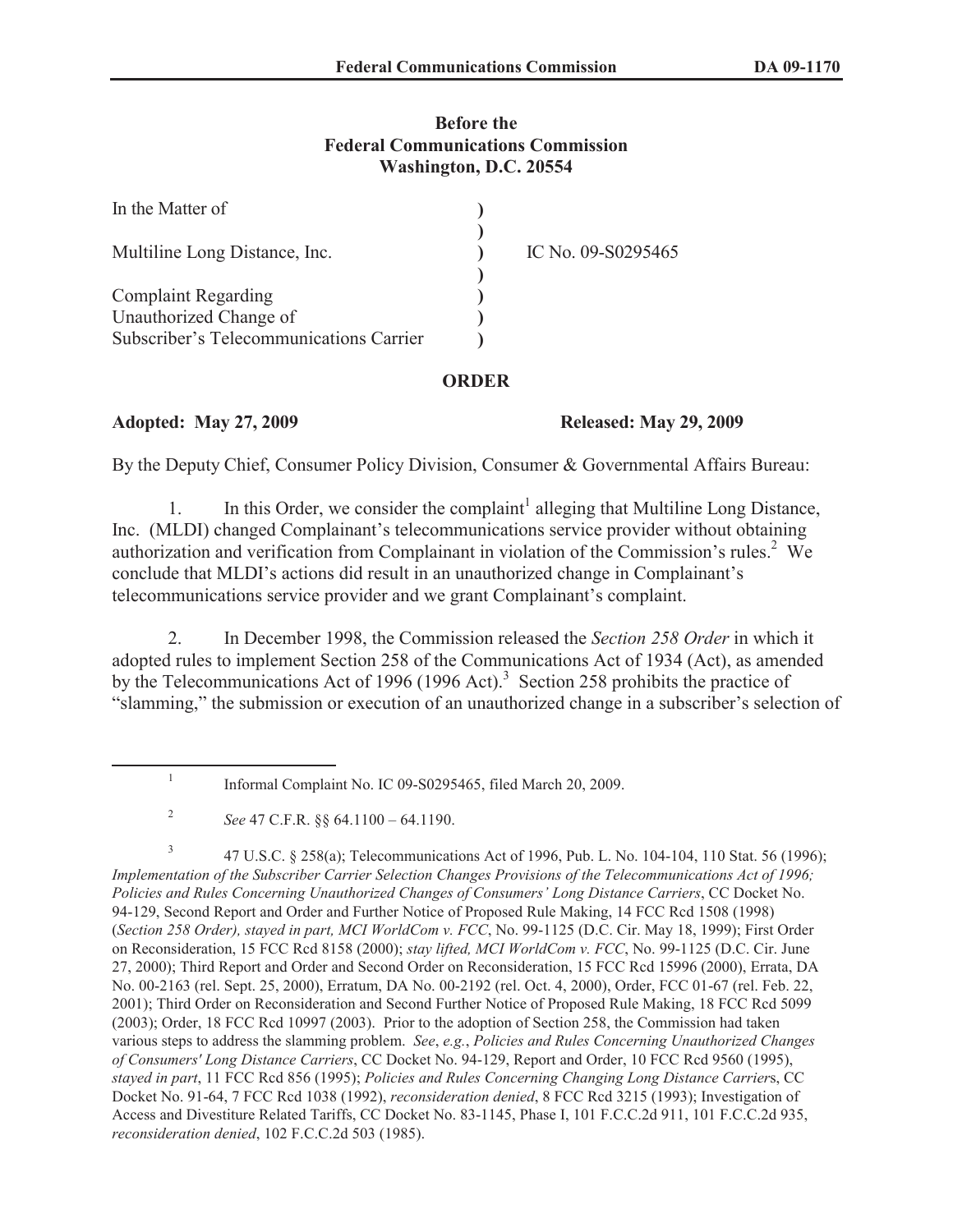a provider of telephone exchange service or telephone toll service.<sup>4</sup> In the *Section 258 Order*, the Commission adopted aggressive new rules designed to take the profit out of slamming, broadened the scope of the slamming rules to encompass all carriers, and modified its existing requirements for the authorization and verification of preferred carrier changes. The rules require, among other things, that a carrier receive individual subscriber consent before a carrier change may occur.<sup>5</sup> Pursuant to Section 258, carriers are absolutely barred from changing a customer's preferred local or long distance carrier without first complying with one of the Commission's verification procedures.<sup>6</sup> Specifically, a carrier must: (1) obtain the subscriber's written or electronically signed authorization in a format that meets the requirements of Section 64.1130; (2) obtain confirmation from the subscriber via a toll-free number provided exclusively for the purpose of confirming orders electronically; or (3) utilize an independent third party to verify the subscriber's order.<sup>7</sup>

3. The Commission also has adopted liability rules. These rules require the carrier to absolve the subscriber where the subscriber has not paid his or her bill. In that context, if the subscriber has not already paid charges to the unauthorized carrier, the subscriber is absolved of liability for charges imposed by the unauthorized carrier for service provided during the first 30 days after the unauthorized change.<sup>8</sup> Where the subscriber has paid charges to the unauthorized carrier, the Commission's rules require that the unauthorized carrier pay 150% of those charges to the authorized carrier, and the authorized carrier shall refund or credit to the subscriber 50% of all charges paid by the subscriber to the unauthorized carrier.<sup>9</sup> Carriers should note that our actions in this order do not preclude the Commission from taking additional action, if warranted, pursuant to Section 503 of the Act. $^{10}$ 

4. We received Complainant's complaint on March 20, 2009, alleging that Complainant's telecommunications service provider had been changed to MLDI without Complainant's authorization. Pursuant to Sections 1.719 and 64.1150 of our rules,<sup>11</sup> we notified

4 47 U.S.C. § 258(a).

5 *See* 47 C.F.R. § 64.1120.

7 *See* 47 C.F.R. § 64.1120(c). Section 64.1130 details the requirements for letter of agency form and content for written or electronically signed authorizations. 47 C.F.R. § 64.1130.

8 *See* 47 C.F.R. §§ 64.1140, 64.1160. Any charges imposed by the unauthorized carrier on the subscriber for service provided after this 30-day period shall be paid by the subscriber to the authorized carrier at the rates the subscriber was paying to the authorized carrier at the time of the unauthorized change. *Id.*

9 *See* 47 C.F.R. §§ 64.1140, 64.1170.

<sup>10</sup> *See* 47 U.S.C. § 503.

<sup>11</sup> 47 C.F.R. § 1.719 (Commission procedure for informal complaints filed pursuant to Section 258 of the Act); 47 C.F.R. § 64.1150 (procedures for resolution of unauthorized changes in preferred carrier).

<sup>6</sup> 47 U.S.C. § 258(a).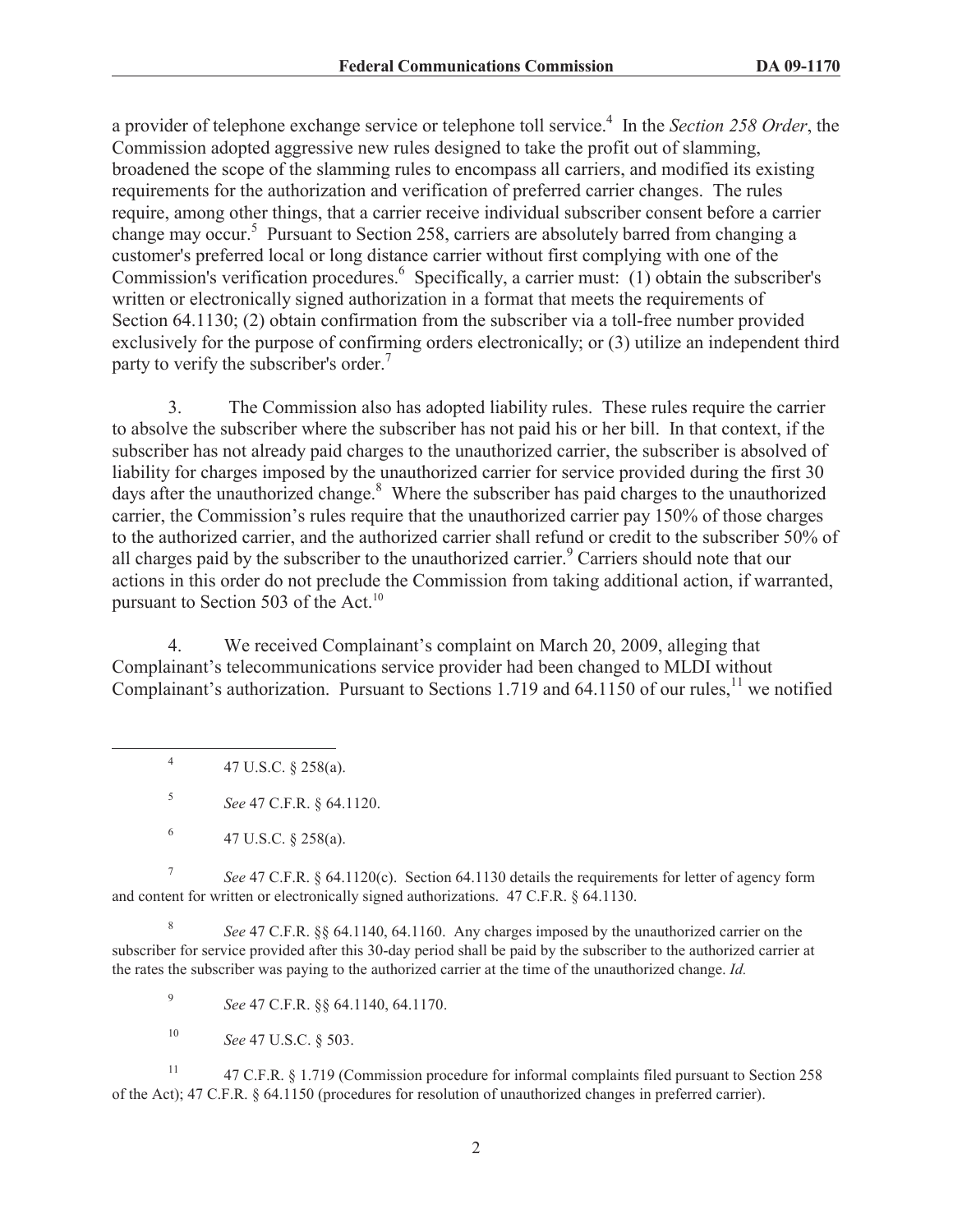MLDI of the complaint and MLDI responded on April 28, 2009.<sup>12</sup> MLDI states that authorization was received through third party verification (TPV). We have reviewed the TPV submitted by MLDI with its response. Section 258(a) of the Communications Act of 1934 (Act), as amended by the Telecommunications Act of  $1996<sup>13</sup>$  provides that, "no telecommunications carrier shall submit or execute a change in subscriber's selection of a provider of telephone exchange service or telephone toll service *except in accordance with such verification*  procedures as the Commission shall prescribe.<sup>14</sup> Section 64.1120(c)(3)(iii) of the Commission's rules specifically requires that all third party verifiers "elicit, at a minimum the identity of the subscriber, [and] confirmation that the person on the call is authorized to make the *carrier change*….".<sup>15</sup> MLDI did not satisfy this procedural requirement when its verifier asked whether the person on the call was "authorized by the telephone account owner to make changes to and/or incur charges on this telephone account."<sup>16</sup> A "yes" response by the person on the call does not provide clear and convincing evidence confirming that such person was "authorized to make the carrier change" because the person on the call could have been confirming authorization only for incurring charges. The possibility of the person on the call only confirming authorization to incur charges would not meet the specific procedural requirement that the third party verifier "confirm that the person on the call is authorized to make the carrier change."<sup>17</sup> Accordingly, we grant Complainant's complaint. We find that MLDI has failed to produce clear and convincing evidence of a valid authorized carrier change by the Complainant.<sup>18</sup> Therefore, we find that MLDI's actions resulted in an unauthorized change in Complainant's telecommunications service provider and we discuss MLDI's liability below.<sup>19</sup>

5. MLDI must remove all charges incurred for service provided to Complainant for the first thirty days after the alleged unauthorized change in accordance with the Commission's

<sup>15</sup> 47 C.F.R. § 64.1120(c)(3)(iii).

<sup>16</sup> See Reduced Rate Long Distance, LLC, 24 FCC Rcd 2496 (2009). In that Order on Reconsideration, CGB upheld a Division order which stated that a TPV which confirmed that the person on the call was authorized to make changes "and/or" incur charges did not satisfy the Commission's explicit procedural requirement that the verification elicit a confirmation that the person on the call is authorized to make the carrier change.

<sup>18</sup> *See* 47 C.F.R. § 64.1150(d).

<sup>19</sup> If Complainant is unsatisfied with the resolution of this complaint, Complainant may file a formal complaint with the Commission pursuant to Section 1.721 of the Commission's rules, 47 C.F.R. § 1.721. Such filing will be deemed to relate back to the filing date of Complainant's informal complaint so long as the formal complaint is filed within 45 days from the date of this order is mailed or delivered electronically to Complainant. *See* 47 C.F.R. § 1.719.

<sup>&</sup>lt;sup>12</sup> MLDI's Response to Informal Complaint No. IC 09-S0295465, received April 28, 2009.

<sup>13</sup> 47 U.S.C. § 258(a); Telecommunications Act of 1996, Pub. L. No. 104-104, 110 Stat. 56 (1996).

<sup>14</sup> *See* 47 U.S.C. § 258(a).

<sup>17</sup> *See id.*